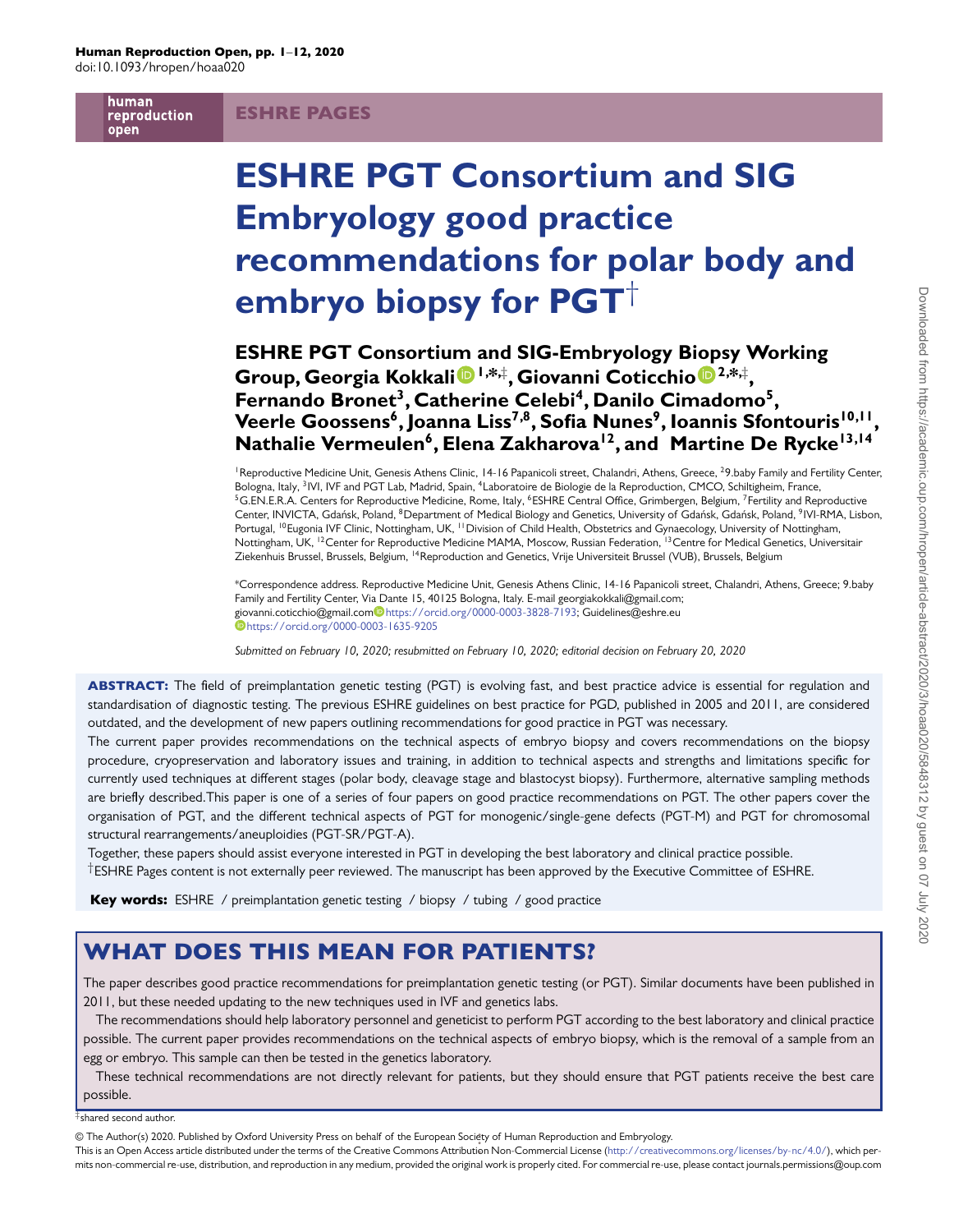# Disclaimer

This Good Practice Recommendations (GPR) document represents the views of ESHRE, which are the result of consensus between the relevant ESHRE stakeholders and are based on the scientific evidence available at the time of preparation.

**. . . . . . . . . . . . . . . . . . . . . . . . . . . . . . . . . . . . . . . . . . . . . . . . . . . . . . . . . . . . . . . . . . . . . . . . . . . . . . . . . . . . . . . . . . . . . . . . . . . . . . . . . . . . . . . . . . . . . . . . . . . .**

ESHREs GPRs should be used for information and educational purposes. They should not be interpreted as setting a standard of care or be deemed inclusive of all proper methods of care, nor exclusive of other methods of care reasonably directed to obtaining the same results. They do not replace the need for application of clinical judgment to each individual presentation, nor variations based on locality and facility type.

Furthermore, ESHREs GPRs do not constitute or imply the endorsement, or favouring of any of the included technologies by ESHRE.

# Introduction

The previous terms of preimplantation genetic diagnosis (PGD) and preimplantation genetic screening (PGS) have been replaced by the term preimplantation genetic testing (PGT), following a revision of terminology used in infertility care [\(Zegers-Hochschild](#page-11-0) *et al.*, 2017). PGT is defined as a test performed to analyse the DNA from oocytes (polar bodies) or embryos (cleavage stage or blastocyst) for HLA typing or for determining genetic abnormalities. This includes PGT for aneuploidy (PGT-A), PGT for monogenic/single gene defects (PGT-M) and PGT for chromosomal structural rearrangements (PGT-SR) [\(Zegers-Hochschild](#page-11-0) *et al.*, 2017). PGT for chromosomal numerical aberrations of high genetic risk are included within PGT-SR in the data collections of the ESHRE PGT consortium.

PGT began as an experimental procedure in the 1990s with polymerase chain reaction (PCR)-based methods used for sex selection and the detection of monogenic diseases. Interphase fluorescence *in situ* hybridisation (FISH) was introduced a few years later and became the standard method for sexing embryos and for detecting numerical and structural chromosomal aberrations. Genome-wide technologies began to replace the gold standard methods of FISH and PCR over the last decade and this trend was most apparent for PGT-A. PGT-A has been carried out mainly for *in vitro* fertilisation (IVF) patients with original aims of increasing pregnancy rates per embryo transfer and decreasing miscarriage rates. Other outcome measures such as increasing elective single embryo transfer and reduced time to pregnancy have been added more recently. Cited indications for PGT-A include advanced maternal age (AMA), recurrent implantation failure (RIF) and severe male factor (SMF) and couples with normal karyotypes who have experienced recurrent miscarriage (RM). The value of the procedure for all IVF patients and/or appropriate patient selection remains an ongoing discussion, but this is outside the scope of this manuscript [\(Harper](#page-11-1) *et al.*, 2018).

The goal of this series of papers is to bring forward best practices to be followed in all types of PGT services, offering PGT-A as well as PGT-M and PGT-SR.

In order to take PGT to the same high-quality level as routine genetic testing, guidelines for best practice have been designed by several societies. The PGD International Society has drafted guidelines [\(The Preimplantation Genetic Diagnosis International Society \(PGDIS\)](#page-11-2)

[2004,](#page-11-2) [Preimplantation Genetic Diagnosis International Society 2008\)](#page-11-3) while the American Society for Reproductive Medicine reviewed PGT practice in the USA Practice Committee of the Society for Assisted [Reproductive Technology and Practice Committee of the American](#page-11-4) Society for Reproductive Medicine (2008) and published several opinion papers (on blastocyst culture, embryo transfer and on PGT-A). The first guidelines of the ESHRE PGT Consortium were published in 2005, as one of the missions of the Consortium was to bring overall standardisation and improve quality standards (Thornhill *et al.*[, 2005\). In collaboration with the Cytogenetics European Quality](#page-11-5) Assessment (CEQA) and the UK National External Quality Assessment Service (UKNEQAS), now together in Genomics Quality Assessment (GenQA), the ESHRE PGT Consortium also initiated External Quality Assessment (EQA) schemes to provide an independent evaluation of laboratories and help them improving their techniques and reports. A review of the original guidelines yielded four sets of recommendations on different aspects of PGT: one on the organisation of PGT and three relating to the methods used: embryo biopsy, amplification[based testing and FISH-based testing \(Harton](#page-11-7) *et al.*[, 2011a;](#page-11-6) Harton *et al.*, 2011b; Harton *et al.*[, 2011c;](#page-11-8) Harton *et al.*[, 2011d\)](#page-11-9). These four guidelines are now being updated and extended, taking into account the fast changes in the provision of PGT services. In these updated guidelines, the laboratory performing the diagnosis will be referred to as the PGT centre and the centre performing the IVF as the IVF centre.

General aspects of PGT, including patient selection, counselling, pregnancy and children follow-up and transport PGT, will be covered in the paper on organisation of PGT. Technical recommendations for embryo biopsy and tubing will be covered in the paper on embryo biopsy. Recommendations for genetic testing will be covered in the papers on detection of numerical and structural chromosomal aberrations, and on detection of monogenic disorders. The content of the different papers is aligned with the IVF/PGT clinical procedure in [Fig. 1.](#page-2-0)

The ESHRE PGT Consortium recognises that owing to variations in local or national regulations and specific laboratory practices, there will remain differences in the ways in which PGT is practiced (from initial referral through IVF treatment, genetic testing to follow-up of pregnancies, births and children). This does not preclude a series of consensus recommendations for best practice based on experience and available evidence. These recommendations are not intended as the only approved standard of practice, nor are they legally binding. The unique needs of individual patients may justify deviation, and the recommendations must be applied according to individual patient's needs using professional judgement. However, recommendations and opinions may be used to frame laws and regulations, and practitioners should ensure that they comply with statutory requirements or clinical practice guidelines in their own countries. To keep the papers concise, repetitions have been excluded as much as possible and many crossreferences were included. Therefore, it is recommended to not consult the papers independently but always as a set when one is seeking guidance on a PGT issue.

# Materials and Methods

The current paper was developed according to the published methodology for ESHRE Recommendations for good practice papers [\(Vermeulen](#page-11-10) *et al.*, 2019). A working group was composed of people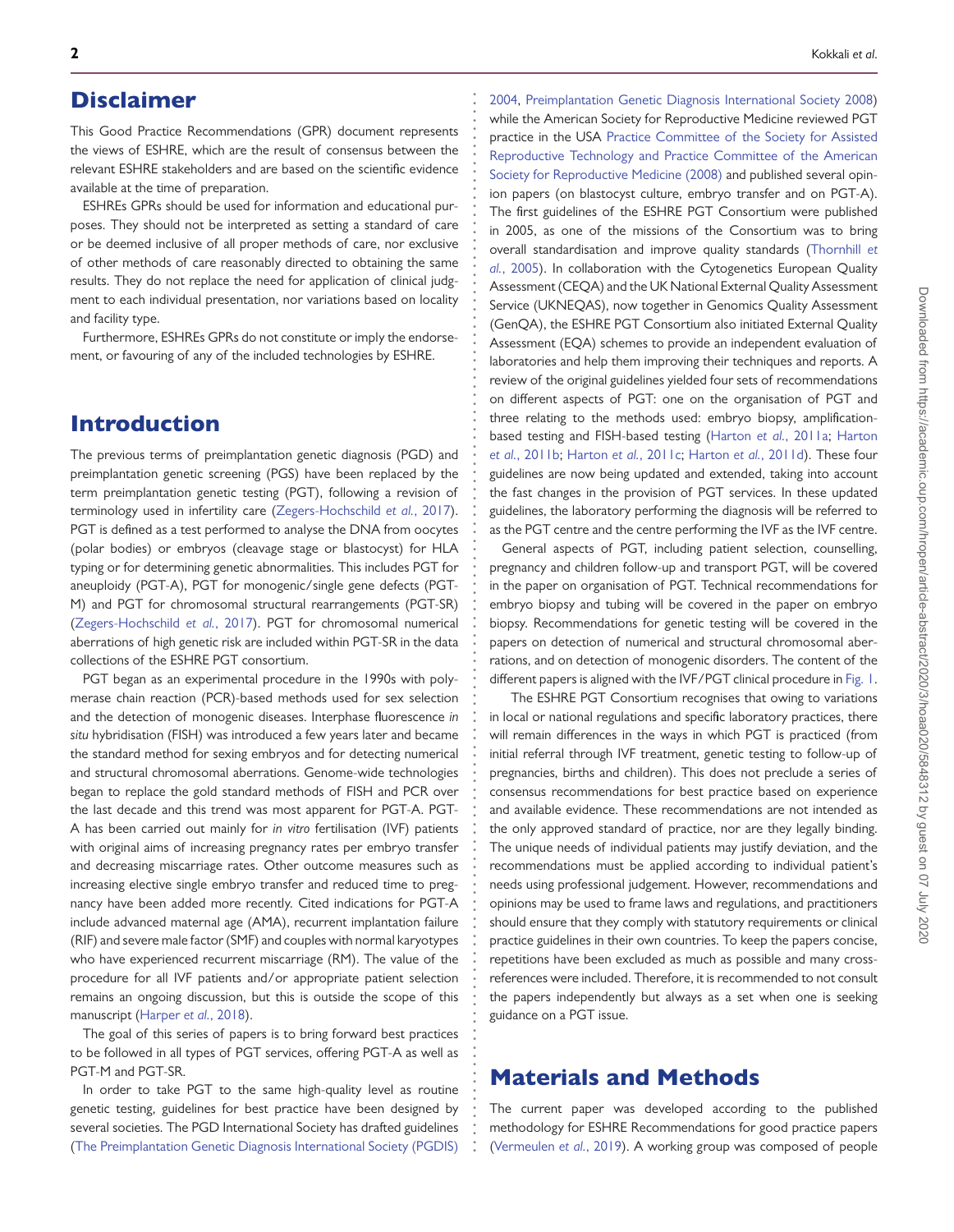

Figure 1 **Overview of the IVF/PGT process, and how all aspects are covered by one of the four recommendations papers.** IVF: in vitro fertilisation, PGT: preimplantation genetic testing.

> **. . . . . . . . . . . . . . . . . . . . . . . . . . . . . . . . . . . . . . . . . . . . . . . . . . . . . . . . . . . . . . . . . . . .**

<span id="page-2-0"></span>with hands-on expertise in the described techniques, aiming at a representation of different settings and nationalities. The working group members assessed the previous guidelines (Harton *et al.*[, 2011d\)](#page-11-9) and deducted an outline for the current paper. As the aim was to provide technical guidance and support, it was not considered relevant to perform a formal literature search and as a result, no references were added, except for references to other guidance documents. All group members, according to their expertise, wrote a section that was later discussed in depth with the entire group until consensus was reached. Eleven online meetings were organised for discussion. The final draft of the paper was checked for consistency with the other papers of the series. The draft was then submitted for stakeholder review; it was published on the ESHRE website between 10 June and 10 July 2019, and ESHRE members were invited to send in comments. All comments were checked by the working group and incorporated in the final version where relevant. A review report is published on the ESHRE website.

For easier use of the recommendations, specific terms are explained in a glossary [\(Supplementary Table SI\)](https://academic.oup.com/hropen/article-lookup/doi/10.1093/hropen/hoaa020#supplementary-data) and abbreviations are listed [\(Supplementary Table SII\)](https://academic.oup.com/hropen/article-lookup/doi/10.1093/hropen/hoaa020#supplementary-data).

# Results/Recommendations

### **Introduction to biopsy and sample collection**

This paper provides detailed technical recommendations for the most applied biopsy methods and collection of biopsied samples for genetic testing.

The biopsy procedure of preimplantation embryos consists of two main steps: creating an opening in the zona pellucida (ZP) and removing polar bodies (PBs) or embryonic cells.

ZP opening may be performed either mechanically, chemically or using a laser.

#### *ZP opening*

Mechanical ZP opening (also termed partial zona dissection) was the first method used for opening the ZP and is still applied clinically, although to a lesser extent. The method involves creating a slit in the ZP using a sharp micropipette.

Chemical zona drilling involves the use of an acidic solution (acid Tyrode's) to locally dissolve the ZP. The method was widely used during the early era of cleavage-stage embryo biopsies. However, the subsequent implementation of laser technology, and concerns about potential toxicity of acid Tyrode's on embryo viability, has led the majority of laboratories to move away from chemical ZP drilling.

Laser is at present the most popular method of ZP opening for PB, cleavage stage and blastocyst biopsy. The method involves the use of a guided non-contact laser beam, which can be adjusted to create a ZP opening of the desired size in an accurate and rapid manner. The power of the laser beam and exposure (pulse length/width) should be carefully addressed following the manufacturer's specifications to avoid damage to PBs or embryonic cells.

In case of PB or cleavage stage biopsy, the size of the opening should not be too large, so as to avoid loss of blastomeres during embryo development.

#### *Sample (PB or embryonic cell) removal*

Several methods have been described for cell removal, depending on the stage and morphology of the embryo to be biopsied. Cell removal by aspiration inside the biopsy micropipette is the most widely used method and is applicable for all stages of biopsy (PB, cleavage stage and blastocyst biopsy). Alternatively, cells may be partially aspirated and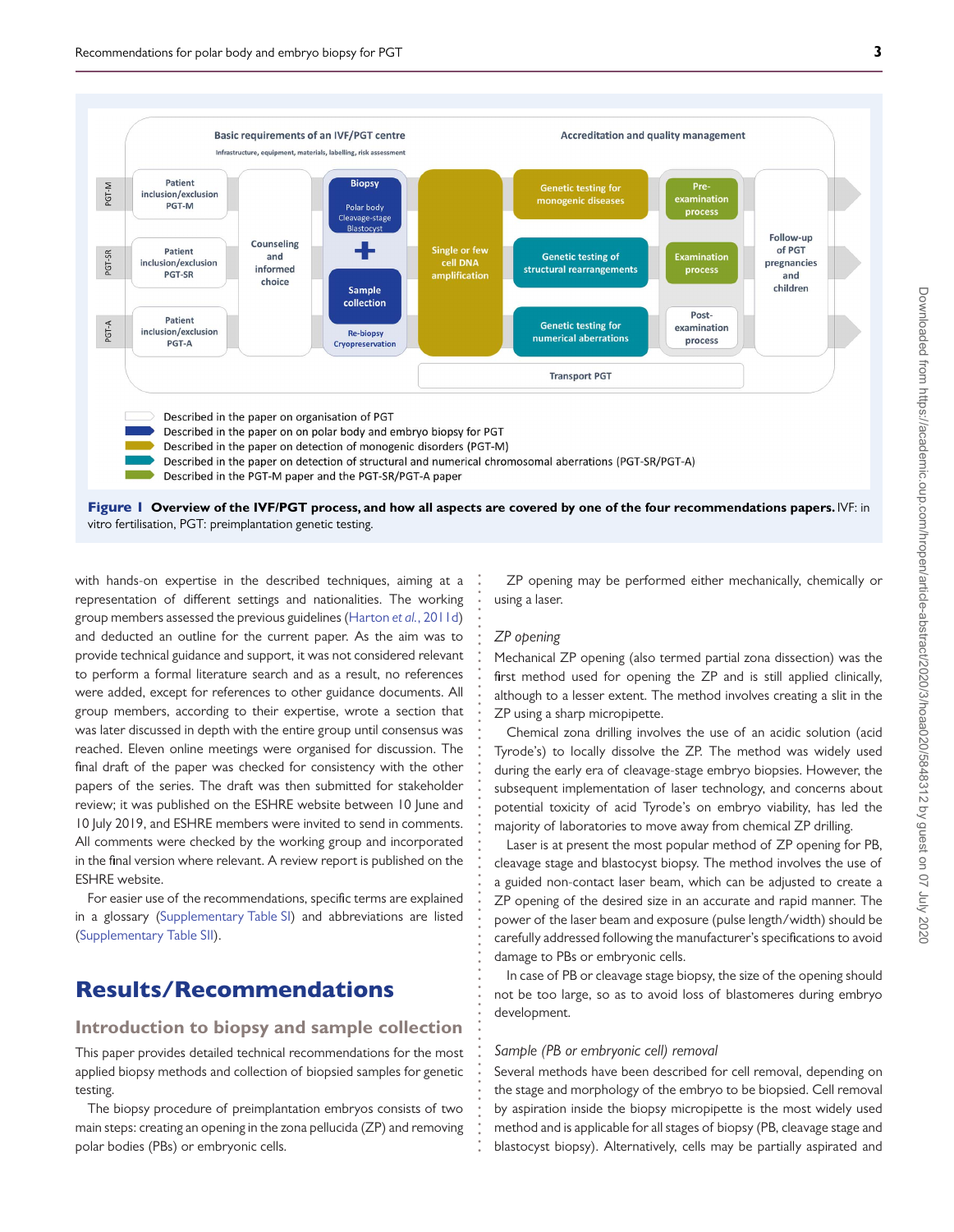

**. . . . . . . . . . . . . . . . . . . . . . . . . . . . . . . . . . . . . . . . . . . . . . . . . . . . . . . . . . .**

then pulled away from the embryo. Cell removal by extrusion or flow displacement has also been applied to cleavage-stage embryos, but the clinical application of these techniques has remained rather limited.

For blastocyst biopsy, aspiration and excision with a laser can be used, or aspiration in combination with mechanical detachment of the trophectoderm (TE) cells (called flicking).

#### *Time of biopsy*

<span id="page-3-0"></span>Biopsy can be performed by removal of one or two PBs from the unfertilised oocyte or the zygote, respectively, removal of one or two blastomeres at the cleavage stage or removal of several (5–10) TE cells at the blastocyst stage [\(Fig. 2\)](#page-3-0). Although cleavage-stage biopsy was the most widely practised form of embryo biopsy for over a decade (Harton *et al.*[, 2011d\)](#page-11-9), its clinical use has now been reduced.

PB biopsy may be an alternative to embryo biopsy, due to regulations that prohibit embryo biopsy in specific regions or countries, or if only maternal pathogenic variants, structural rearrangements or aneuploidies are investigated.

Blastocyst biopsy or TE biopsy is at present the most widely used technique [\(De Rycke](#page-11-11) *et al.*, 2017). It provides more cells and is at an embryonic stage, more amenable for genetic analysis and less sensitive to possible damage.

#### <span id="page-3-1"></span>*Sample collection*

After biopsy, cell(s) are washed and either fixed on a slide for FISH analysis or collected in small reaction tubes for amplification-based testing (called 'tubing'). As genome-wide technologies began to replace the FISH method over the past decade and these technologies require whole-genome amplification (WGA) as a first step, tubing has become the most widely applied method for collection of biopsied samples. General recommendations on tubing have been formulated in this guidance paper.

#### *Rebiopsy of embryos*

Rebiopsy of embryos could be considered only in case of failed, incomplete or inconclusive genetic diagnosis, as the impact on further embryo development remains an area of investigation. The rebiopsy policy should be in accordance with local legislation.

### **Laboratory issues related to biopsy**

Prior to the biopsy procedure, work surfaces, equipment and materials should be cleaned and decontaminated with disinfectants with proven compatibility and efficacy for use in an IVF laboratory.

During PGT-related procedures, protective clothing should be worn, including full surgical gown (clean, not sterile and changed regularly), hair cover/hat, face mask (covering nose and mouth) and preferably shoe covers or dedicated shoes. Gloves should be worn at all times and changed frequently. Gloves should be powder-free and well-fitting (e.g. nitrile, but not vinyl).

#### *Insemination and culture*

• Intracytoplasmic sperm injection (ICSI) is preferable for PGT, to minimise the risk of both maternal contamination from residual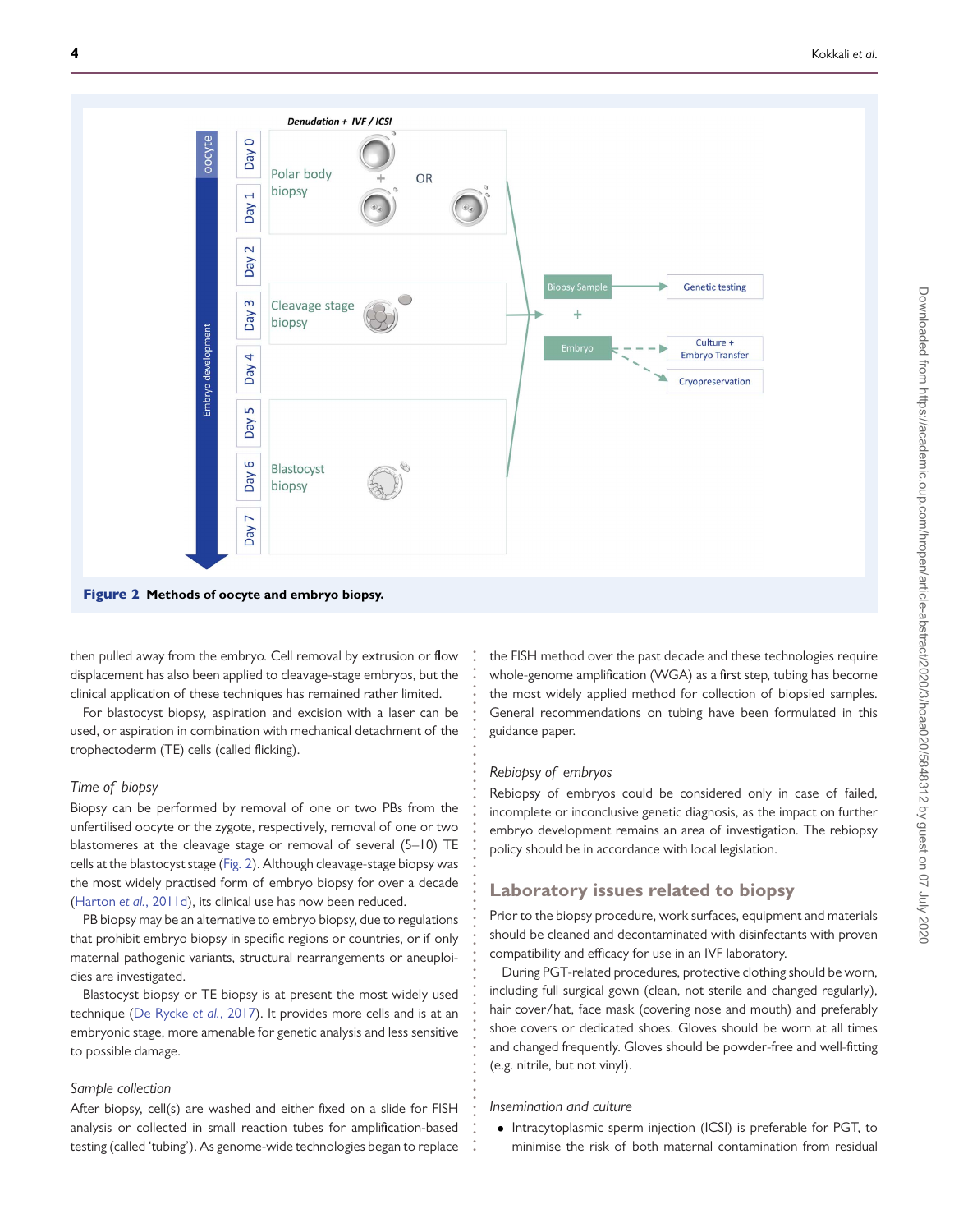cumulus cells and paternal contamination from surplus sperm attached to the ZP. Careful removal of cumulus cells (denudation) and rinsing of oocytes prior to ICSI and of zygotes in case of IVF after fertilisation check, are critical to avoid residual maternal contamination in the biopsy samples.

- Until time of biopsy, routine IVF culture conditions apply. The most adequate culture conditions, strategies and media should be used. If available, time-lapse imaging systems with a 'closed' culture system may be adopted to limit the exposure of the embryos to sub-optimal conditions and more easily decide on the optimal time for biopsy.
- Following biopsy, oocytes and embryos should be thoroughly rinsed to remove the biopsy medium before culture or cryopreservation.
- To culture embryos individually, the use of multiple-well dishes or droplets in separate dishes is advisable, to prevent mixing of embryos due to accidental movement during handling.

#### *Setting up for biopsy*

The following recommendations are made for preparations prior to any biopsy procedure on human oocytes or embryos:

- Ensure that biopsy is performed according to written procedures by a suitably qualified practitioner.
- Minimise the duration of the biopsy procedure.
- Set biopsy criteria prior to performing clinical cases and adhere to them for all clinical cases. Routine updating of criteria should be done as necessary.
- Ensure all micromanipulation equipment is installed correctly, calibrated and maintained as per written procedures. Biopsies must be performed on a warmed stage.
- Ensure the appropriate reagents and micromanipulation tools are available, sterile and within their expiry date.
- Ensure that biopsy dishes are prepared, equilibrated and clearly labelled with at least the patient name and surname (female partner only or both female and male partners, according to each laboratory's policy), and oocyte/embryo number. Dishes should contain rinsing drops and a drop of biopsy medium of sufficient size to maintain pH, osmolality, osmolarity and temperature during the procedure, under oil.

#### *Labelling and witnessing*

General recommendations on labelling and witnessing throughout the IVF-PGT procedure are outlined in the paper on organisation of PGT [\(ESHRE PGT Consortium Steering committee.](#page-11-12) *et al*., 2020). Specifically for the biopsy/tubing procedures, witnessing is recommended during the following stages: (i) immediately after biopsy to confirm the oocyte/embryo and sample number match; (ii) during spreading or tubing, to confirm that the sample identification matches the labelling on the relevant slide or tube, respectively; (iii) for further oocyte/embryo culture, at placing and labelling the oocyte/embryo into the culture dish, and (iv) in case of cryopreservation, immediately after biopsy before acquiring the genetic analysis results, at placing and labelling the oocyte/embryo into the cryopreservation device; (v) for further embryo culture, at placing and labelling the embryo into the culture dish; (vi) after the diagnostic results are issued to ensure accuracy and correlation with the correct sample and/or embryo identification; and (vii) during the thawing/warming procedure and at the time of selecting the embryo(s) for transfer.

Other specific issues related to labelling and witnessing for biopsy:

- Biopsied oocytes and embryos must be cultured or cryopreserved individually with a clear identification system to ensure tracking of the biopsy sample (PB, blastomere or TE cells) and unambiguous post-diagnosis identification.
- When printed labels or barcodes are not feasible, the oocyte/embryo number should be written on the cryo-support, preferably in both numbers and letters.
- To ensure an oocyte/embryo-based traceability, a witness is mandatory, even when an electronic witnessing system is in place.

#### *Quality control*

**. . . . . . . . . . . . . . . . . . . . . . . . . . . . . . . . . . . . . . . . . . . . . . . . . . . . . . . . . . . . . . . . . . . . . . . . . . . . . . . . . . . . . . . . . . . . . . . . . . . . . . . . . . . . . . . . . . . . . . . . . . . .**

General recommendations on quality management and risk assessment [are presented in the paper on organisation of PGT \(ESHRE PGT](#page-11-12) Consortium Steering committee. *et al*., 2020).

• Since biopsy is invasive, it could damage cells and DNA. Therefore, information about the integrity of biopsy samples (cell lysis, degeneration, degradation, etc.) should be noted and shared with the genetic laboratory.

### **Biopsy laboratory infrastructure, equipment and materials**

#### *Infrastructure*

The embryology laboratory design should include a dedicated area for biopsy. A separate biopsy laboratory room may be advisable to provide adequate functionalities in IVF centres with high workload. The biopsy laboratory, whether it is a dedicated area or a room, should be designed taking into account all safety and environmental standards (air quality, positive pressure, laboratory access etc) as recommended in the 'Revised Guidelines for good practice in IVF laboratories', section 3 called 'Laboratory safety' to ensure good laboratory practice and to [minimise any damaging effects on biological material \(ESHRE Guideline](#page-11-13) Group on Good Practice in IVF Labs *et al.*, 2016).

It is advised that tubing is performed in a dedicated area or room, in close proximity to the biopsy area (see section ['Sample collection'](#page-3-1)).

#### *Equipment*

The biopsy equipment set-up includes an inverted microscope with heated stage and three-dimensional micromanipulators and microinjectors (air or oil), placed on antivibration pads, equivalent to a setup for ICSI procedures. In addition, a stereoscope (for transferring oocytes/embryos in biopsy dishes and for tubing) and incubators should be available adjacent to the working area. A CE mark is recommended for all equipment, taking into consideration local legislation.

Special equipment such as a laser might be required for assisted hatching and blastocyst biopsy. The laser is usually included in a  $\times 25$ or  $\times$ 40 objective of an inverted microscope and piloted by a software and camera. The laser can be controlled either using mouse or foot switch.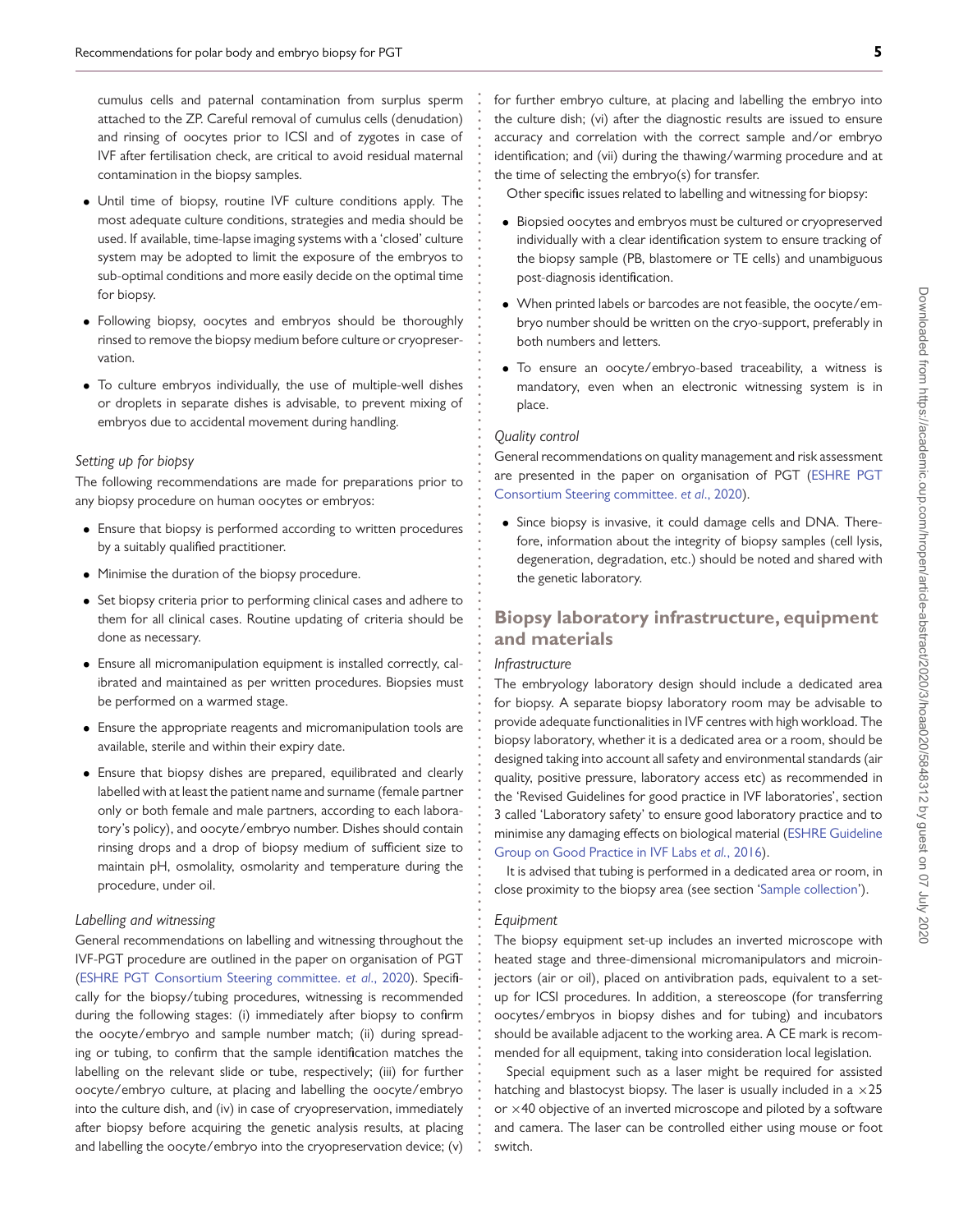#### *Materials*

The following materials should be available before starting the biopsy procedure:

- capillaries;
- IVF certified dishes;
- IVF certified mineral oil;
- buffered media (HEPES, MOPS or other);
- micropipettes, which differ according to biopsy stages. The holding pipette can be the same as for ICSI or one with an adapted diameter can be used. The biopsy pipette has a special diameter according to the biopsy stage (10–15 μm for PB biopsy, 30–35 μm for cleavage stage biopsy, 25–30 μm for blastocyst biopsy).

### <span id="page-5-0"></span>**Training for biopsy**

The embryo biopsy laboratory should be supervised by a person with recognised expertise in clinical embryology and preferably also basic knowledge in medical genetics.

The biopsy procedure should be performed by experienced practitioners with basic skills in general embryology and micromanipulation, after appropriate training and following standard operating procedures (SOPs). The number of experienced practitioners is dependent on the number of procedures. At least one back-up practitioner is recommended. Deviations from SOPs and protocols should be properly documented and justified.

Training for biopsy should be to the standards required for certification in routine embryology and should be documented. Training for each biopsy stage (PB, cleavage stage, blastocyst stage) should consist of two steps: preclinical training and supervised clinical training.

- For preclinical training, it is recommended that at least 50 oocytes or 50 embryos are used to practise all steps (i.e. opening of the ZP, removal of cells) of the biopsy procedure. The source of the material will depend on local regulations. Trainees can proceed to the clinical training once they meet the procedure requirements.
- The supervised clinical training should include at least an additional 20 oocytes or embryos if the practitioner has extensive experience with micromanipulation and 40 oocytes or embryos for practitioners without experience. To evaluate clinical training, post-biopsy damage and survival after continued culture or after thawing/warming need to be monitored. In addition, damage/lysis of the biopsy sample and amplification outcomes should be evaluated. All parameters should be comparable with the standards of the laboratory and the PGT consortium data [\(De Rycke](#page-11-11) *et al.*, 2017).
- Biopsy should be supervised by a clinical embryologist, preferably holding the relevant certification for their own country, and/or the ESHRE certification for clinical embryology.

### **Biopsy stage and procedure**

#### *PB biopsy*

PBs are the by-products of female meiosis, which allows predicting the resulting genotype of the maternal contribution to the embryo. In most cases, polar body 1 (PB1) can be distinguished from polar body 2 (PB2), based on size, shape and position within the perivitelline space.

*Organisation of the biopsy.* PB biopsy can be performed simultaneously or sequentially.

- In simultaneous biopsy, PB1 and PB2 are removed between 6 and 9 h after insemination.
- In sequential biopsy, PB1 is removed within 4 h following oocyte retrieval and PB2 is removed following fertilisation assessment (16 to 18 h after insemination). Earlier removal of PB2 (6 to 9 h after insemination) is also acceptable.

Cryopreserved/warmed oocytes can be biopsied similarly to fresh oocytes.

#### *Biopsy procedure.*

**. . . . . . . . . . . . . . . . . . . . . . . . . . . . . . . . . . . . . . . . . . . . . . . . . . . . . . . . . . . . . . . . . . . . . . . . . . . . . . . . . . . . . . . . . . . . . . . . . . . . . . . . . . . . . . . . . . . . . . . . . . . .**

- The ZP opening should be performed with laser or mechanically and the diameter of the hole should be adapted to the diameter of the biopsy pipette.
- In sequential biopsy, after aspiration of PB1 the oocyte is fertilised and examined for the presence of pronuclei and extrusion of PB2, which is removed in the same manner as PB1. Although a second slit may be necessary to reach the second PB, it should be avoided as it may affect blastocyst hatching.
- In simultaneous biopsy, the PBs should be positioned in the same focal plane to low removal through a single slit in the ZP.
- PB1 and PB2 should be clearly distinguished and identified before they are transferred to separate tubes or fixed, according to the method of PGT analysis. When biopsy is performed simultaneously, discrimination of PB1 and PB2 should be reported.
- The biopsied oocytes/zygotes are then cryopreserved or returned to culture.

*Embryo transfer and cryopreservation.* Embryo transfer is possible at cleavage stage or blastocyst stage, according to the policy of the centre. Cryopreservation of zygotes or supernumerary embryos can be performed according to IVF laboratory policy and patient's preference.

*Rebiopsy of embryos.* If allowed by local regulations, rebiopsy could be considered at the cleavage or blastocyst stage.

#### *Cleavage-stage biopsy*

*Organisation of the biopsy.* Cleavage-stage biopsy is performed on Day 3 post-insemination, between the six-cell stage and the pre-compaction stage of embryo development. The exact timing varies according to timings of laboratory procedures. Cryopreserved/warmed embryos can be biopsied on Day 3 similarly to fresh embryos. It is recommended to biopsy embryos at the six or more cell stage on Day 3 with an acceptable grade (fragmentation limited to 25%) and according to the laboratory policy. Embryos with a degree of fragmentation between 25 and 50% can be biopsied, taking into account lower chances of implantation and possible issues with genetic diagnosis (misdiagnosis, failed diagnosis). Alternatively, these embryos may be cultured to the blastocyst stage for biopsy.

*Biopsy procedure.* Biopsy is performed either directly in biopsy medium  $(Ca^{2+}/Mg^{2+}$ -free) or in HEPES-buffered medium after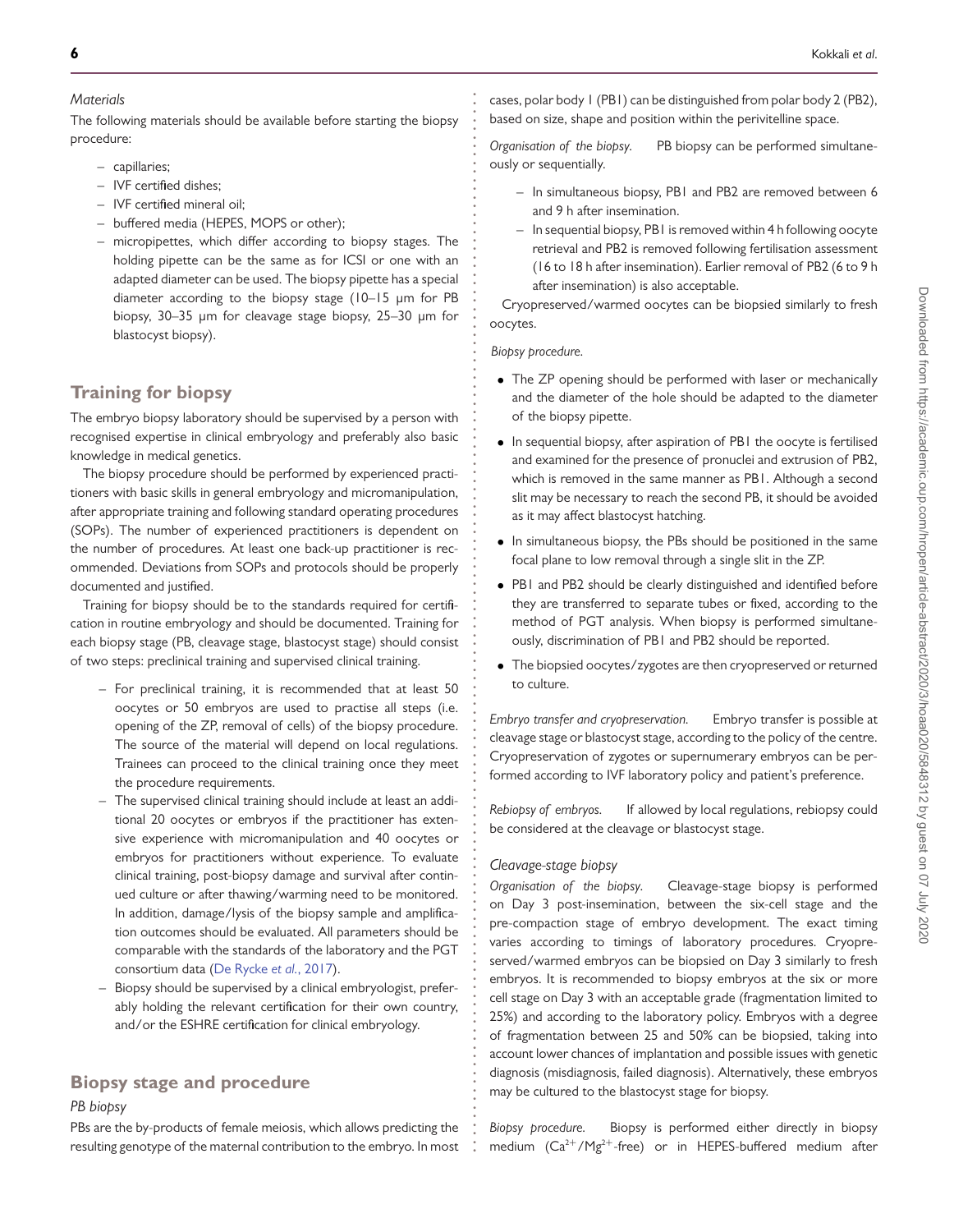

**. . . . . . . . . . . . . . . . . . . . . . . . . . . . . . . . . . . . . . . . . . . . . . . . . . . . . . . . . . . . . . . . . . . . .**

incubation in biopsy medium, according to manufacturers' recommendations.

ZP hatching/opening/breaching is performed with the laser or mechanically. The ZP opening should be up to the diameter of the biopsy pipette. It is recommended to visualise the nucleus to ensure that a nucleated cell is removed and to avoid binucleated cells for FISH. If the blastomere lyses, it is recommended to change the biopsy pipette. Biopsied blastomeres are then fixed or tubed for further PGT analysis. The biopsied embryo should be gently, but thoroughly, rinsed in culture medium before continuing culture.

<span id="page-6-0"></span>It is recommended to biopsy only one cell. Nevertheless, twocell biopsy may be required to bring the genetic testing accuracy to an acceptable level, or in case of cell lysis or absence of a nucleus.

*Embryo transfer and cryopreservation.* After biopsy, embryos are cultured according to standard IVF culture conditions. Transfer is possible on Day 4 post insemination or at the blastocyst stage. It is recommended to cryopreserve supernumerary embryos at the blastocyst stage.

*Rebiopsy of embryos.* Rebiopsy could be considered at a later stage, according to embryo morphology and development and embryo transfer policies. It is recommended to use the original ZP opening site.

#### *Blastocyst biopsy*

TE biopsy at the blastocyst stage enables the removal of several cells for genetic testing while being non-invasive to the inner cell mass (ICM), which is destined for foetal development.

*Organisation of the biopsy.* Blastocyst biopsy may be performed on fresh or previously cryopreserved embryos that have been assessed for blastocyst formation. Blastocyst biopsy is performed on Days 5– 7 post insemination, according to their rate of development, once the ICM is clearly visible. Alternatively, these embryos can be further cultured up to expansion. The exact timing varies according to timings of laboratory procedures. Cryopreserved/warmed blastocysts may be biopsied once they have reached re-expansion, similarly to fresh blastocysts.

*Biopsy procedure.* The biopsy procedure may vary depending on the morphology and quality of the blastocyst, expansion grade and the position of the ICM. Furthermore, there are some variations among operators and laboratories.

Biopsy is performed in buffered medium.

For blastocyst biopsy, the use of non-contact lasers is highly recommended, first to make a hole in the ZP and second to excise TE cells. There are several methods described for biopsy of blastocysts that are not fully hatched [\(Fig. 3\)](#page-6-0):

- The ZP opening may be performed on Days 3–4 post insemination, with removal of the TE cells on Days 5–7 post insemination.
- The ZP opening may be performed early on the day of blastocyst formation, followed by a period of culture to allow herniation of TE cells from the ZP and TE cell removal.
- Simultaneous ZP opening and TE cell excision on the day of full blastocyst expansion.

For biopsy, the ICM of the blastocysts should be positioned between 7 and 11 o'clock so that it is clearly visible and distant from the ZP opening and avoiding the ICM by the suction from the holding pipette. TE cells are then aspirated into the biopsy pipette with gentle suction. Laser pulses are directed at the junctions between cells to either excise the aspirated cells from the blastocyst or to minimise cell damage while detaching TE cells mechanically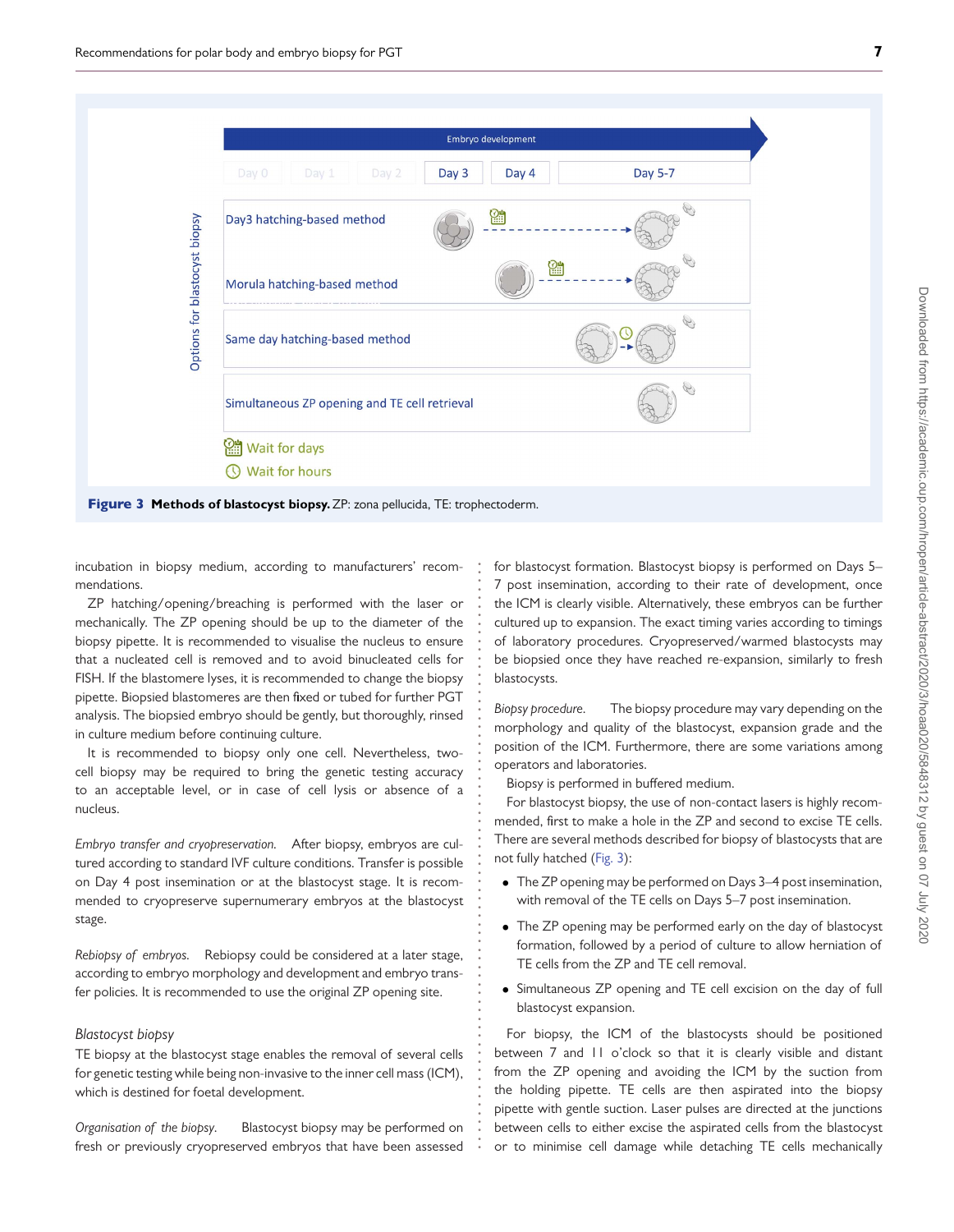via a quick flicking movement of the biopsy pipette against the holding pipette. It is recommended to fire as few laser shots as possible.

If blastocysts are fully hatched, biopsy is still feasible and excision of TE cells is advisable using a combination of laser pulses and a flicking movement.

- It is recommended to biopsy 5 to 10 TE cells for genetic testing (according to the stage of development and number of cells constituting the blastocyst). The impact of removal of more than 10 TE cells on embryo development remains an area of further investigation.
- $Ca^{2+}/Mg^{2+}$ -free medium should not be used for blastocyst biopsy.
- To avoid cross-contamination during biopsy, it is recommended to change the biopsy pipette for each blastocyst. Alternatively, it is acceptable to thoroughly rinse the biopsy pipette, but it should be verified in the laboratory that this suffices to avoid crosscontamination.
- It is also recommended that following biopsy, the blastocyst is immediately transferred in culture medium or cryopreserved.

*Embryo transfer and cryopreservation.* It is acceptable to perform embryo transfer in a fresh cycle if genetic testing results are available in a short time and embryos are not in an advanced stage (totally hatched at biopsy time). If the results are only available after several days, embryos have to be cryopreserved. Vitrification is the established technique for blastocyst cryopreservation. Blastocysts should be cryopreserved immediately after the biopsy according to cryopreservation procedures.

Time between blastocyst biopsy and cryopreservation is very important; it is recommended to cryopreserve them as soon as possible before re-expansion, particularly in those cases where blastocysts are totally hatched.

*Rebiopsy of embryos.* Rebiopsy at the blastocyst stage could be considered, according to blastocyst morphology, before or after cryopreservation. Before rebiopsy, adequate time is needed for blastocyst cavity re-expansion to occur. It is recommended to use the original ZP opening site. Following rebiopsy, it is recommended to proceed immediately to cryopreservation.

### **General strengths and limitations**

The main characteristics of the three biopsy approaches are summarised in [Table I.](#page-8-0)

#### *PB biopsy*

PB biopsy is the only option for PGT when, according to the local regulation, biopsy can be done only before syngamy. PBs are waste products of maternal meiosis. The biopsy might be performed only on Day 1 or on both Day 0 and Day 1. In any case, both PBs are required for a successful/accurate diagnosis and must be reliably distinguished and identified. Simultaneous biopsy is less time-consuming but more complex than sequential biopsies, as discrimination of PB1 and PB2 may be problematic, especially in the case of PB fragmentation.

Mitotic errors and paternally derived meiotic errors and pathogenic variants cannot be detected from PBs. Nonetheless, in case of maternally derived meiotic aneuploidies or maternal pathogenic variants, this biopsy strategy is sufficient for testing.

PB biopsy entails a high workload since all oocytes and/or zygotes must be biopsied regardless of their further development, which is unpredictable at this stage. Moreover, there is a moderate risk for technical complications, such as fragmentation or degeneration of the PBs.

Following biopsy, extended embryo culture might be performed while waiting for genetic results, but this is not mandatory. If required, the PB biopsy approach is compatible with fresh embryo transfer.

The amount of DNA is limited, since single cells are analysed, and the estimated rate of inconclusive diagnosis is expected to be lower than 10%. Nonetheless, rebiopsy can be performed at a later developmental stage (if allowed by local regulations) and still within the timing to allow fresh embryo transfer (if required).

#### *Cleavage-stage biopsy*

**. . . . . . . . . . . . . . . . . . . . . . . . . . . . . . . . . . . . . . . . . . . . . . . . . . . . . . . . . . . . . . . . . . . . . . . . . . . . . . . . . . . . . . . . . . . . . . . . . . . . . . . . . . . . . . . . . . . . . . . . . . . .**

Cleavage-stage biopsy results in the collection of a single blastomere (the removal of two cells is discouraged). At this stage of development, blastomeres have the potential to contribute to the embryo proper since their commitment to either the ICM or TE is not firmly established.

Meiotic errors from both parents can be detected, but mitotic errors leading to chromosomal mosaicism cannot be estimated from a single blastomere.

The amount of DNA is limited since a single cell is analysed and the estimated rate of inconclusive diagnosis is expected to be lower than 10%. Nonetheless, rebiopsy can be performed at the blastocyst stage and still within the timing to allow fresh embryo transfer (if required).

Cleavage-stage biopsy is performed on Day 3 only. Cleavage-stage biopsy entails a moderate to high workload, as it is not frequent that zygotes arrest before Day 3 and all must be biopsied regardless of their further development, which is unpredictable at this stage. Following biopsy, embryos may be either subjected to extended embryo culture while waiting for the genetic result and used in fresh embryo transfers or cryopreserved.

This approach is characterised by the highest worldwide experience until now and its complexity is moderately low.

#### *Blastocyst biopsy*

TE biopsy entails the collection of a multicellular section (5 to 10 cells) on Days 5–7 from a part of the blastocyst, which gives rise to the placenta and the extra-embryonic membranes (the foetus originates from the ICM, which is kept intact).

Blastocyst biopsy offers several advantages compared with alternative biopsy procedures, including higher reliability by the analysis of a higher number of cells.

Alternative blastocyst biopsy approaches [\(Fig. 3\)](#page-6-0) involve different learning curves and levels of skills, specifically the following: (i) the Day 3 and Day 4 hatching-based strategies are more time-consuming but easier unless hatching starts from the ICM; (ii) the same-day hatchingbased strategy is also more time-consuming since it requires a constant check of the blastocyst (ideally to be conducted via a time-lapse incubator), but it is also the easiest approach; (iii) the simultaneous ZP opening and TE cell retrieval strategy is the least time-consuming but also difficult to acquire as a skill for the laboratory personnel.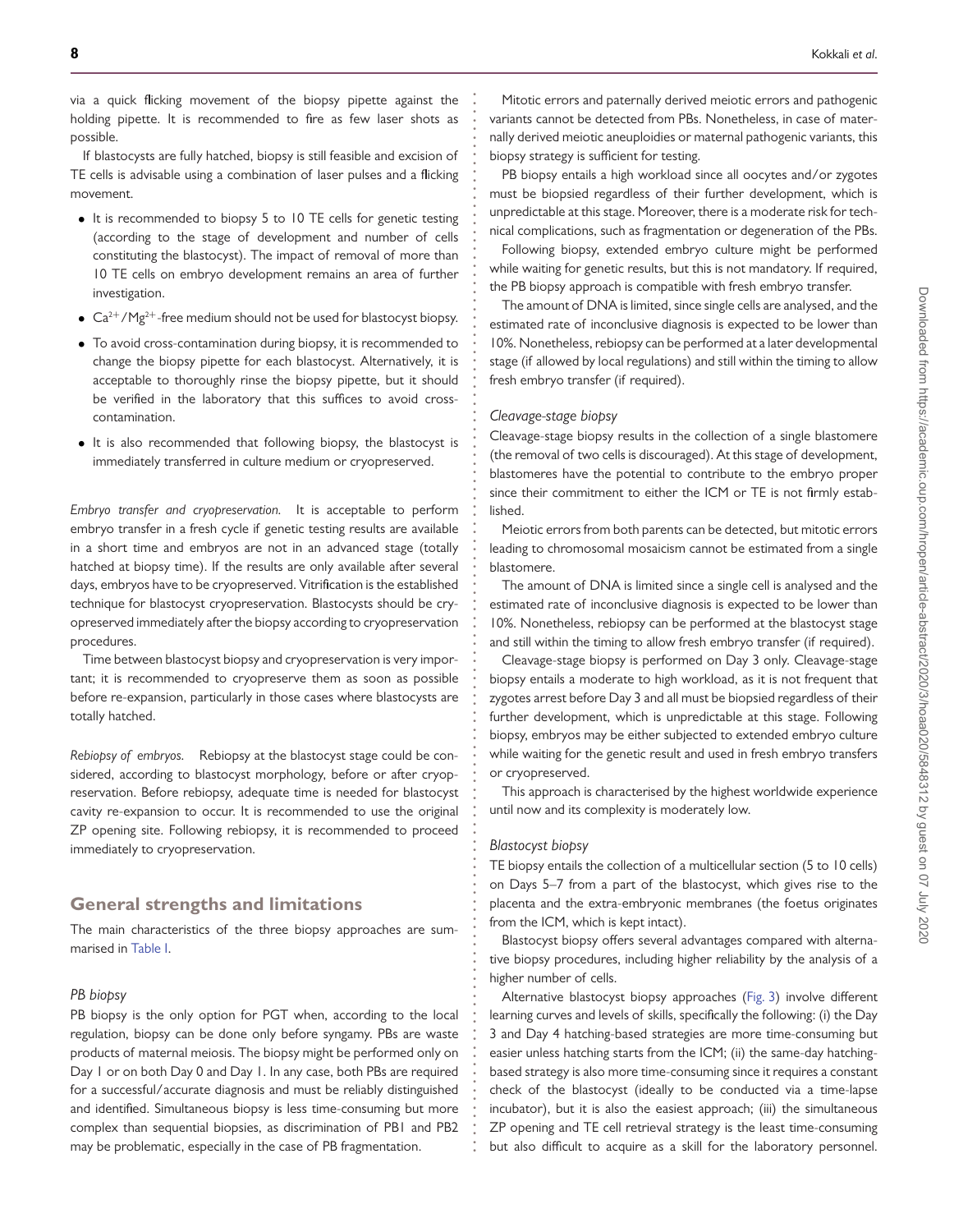|                                                      | <b>PB</b> biopsy                                                                                                                 | <b>Blastomere/cleavage stage</b><br>biopsy                                                      | <b>Blastocyst/TE biopsy</b>                                                                                                                                                                                                                                                                                                                                                                                                                                                                                                                                                                                |
|------------------------------------------------------|----------------------------------------------------------------------------------------------------------------------------------|-------------------------------------------------------------------------------------------------|------------------------------------------------------------------------------------------------------------------------------------------------------------------------------------------------------------------------------------------------------------------------------------------------------------------------------------------------------------------------------------------------------------------------------------------------------------------------------------------------------------------------------------------------------------------------------------------------------------|
| Fragment origin                                      | Waste products of maternal<br>meiosis                                                                                            | Totipotent cells                                                                                | TE gives origin to the placenta and the<br>extra-embryonic membranes                                                                                                                                                                                                                                                                                                                                                                                                                                                                                                                                       |
| <b>Number of cells</b><br>retrieved                  | 2 (both required)                                                                                                                | Two might be retrieved, but it is<br>discouraged                                                | 5-10 TE cells                                                                                                                                                                                                                                                                                                                                                                                                                                                                                                                                                                                              |
| <b>Complexity in the</b><br>acquisition of the skill | Day $0 + Day 1$ approach:<br>Moderate<br>Day I-only approach: Moderate<br>to high (PBI and PB2 should be<br>reliably recognised) | Moderate                                                                                        | Day 3 hatching-based strategy: Low to<br>moderate<br>Morula hatching-based strategy: Low<br>to moderate<br>Same day hatching-based strategy:<br>Low to moderate<br>Simultaneous ZP opening and TE<br>cells retrieval strategy: Moderate to high                                                                                                                                                                                                                                                                                                                                                            |
| <b>Complexity in the</b><br>performance of tubing    | Moderate to high                                                                                                                 | Moderate                                                                                        | Moderate to high                                                                                                                                                                                                                                                                                                                                                                                                                                                                                                                                                                                           |
| Embryo development                                   | Unpredictable at this stage                                                                                                      | Only cleaved embryos of a certain<br>morphological quality are biopsied                         | Only embryos developing to the blastocyst<br>stage are biopsied                                                                                                                                                                                                                                                                                                                                                                                                                                                                                                                                            |
| Laboratory workload                                  | Very high to high (all<br>oocytes/zygotes should be<br>biopsied regardless of their further<br>development)                      | High to moderate (all embryos<br>should be biopsied regardless of<br>their further development) | Multiple time slots required (Days 5-7) and<br>cryopreservation mostly mandatory<br>Day 3 hatching-based strategy: High to<br>moderate (all embryos should undergo ZP<br>opening at the cleavage stage regardless of<br>their further development)<br>Morula hatching-based strategy:<br>Moderate (all morulas should undergo ZP<br>opening regardless of their further<br>development)<br>Same day hatching-based strategy:<br>Moderate (all blastocysts should undergo ZP<br>opening and monitoring of TE cells hatching)<br>Simultaneous ZP opening and TE<br>cells retrieval strategy: Moderate to low |
| <b>Extended embryo</b><br>culture                    | Suggested, but not mandatory                                                                                                     | Suggested, but not mandatory                                                                    | Mandatory                                                                                                                                                                                                                                                                                                                                                                                                                                                                                                                                                                                                  |
| Cryopreservation<br>following biopsy                 | According to laboratory/country<br>policy                                                                                        | According to laboratory/country<br>policy                                                       | Mostly mandatory                                                                                                                                                                                                                                                                                                                                                                                                                                                                                                                                                                                           |
| Meiotic errors assessed                              | Only maternal                                                                                                                    | Yes                                                                                             | Yes                                                                                                                                                                                                                                                                                                                                                                                                                                                                                                                                                                                                        |
| Mitotic errors assessed                              | No                                                                                                                               | No                                                                                              | Possible within given technical,<br>methodological and biological limitations<br>(e.g. molecular platform- and bioinformatic<br>parameters-dependent, inevitable sampling<br>bias)                                                                                                                                                                                                                                                                                                                                                                                                                         |
| Inconclusive diagnoses                               | $\sim$ 10%                                                                                                                       | $\sim$ 10%                                                                                      | ${<}5%$                                                                                                                                                                                                                                                                                                                                                                                                                                                                                                                                                                                                    |

#### Table I **The main oocyte and embryo biopsy approaches to conduct preimplantation genetic testing.**

<span id="page-8-0"></span>The parameters 'low', 'moderate' and 'high' were agreed unanimously after a thorough discussion among all the members of the working group. TE, trophectoderm; PB, polar body; ZP, zona pellucida

> **. . . . . . . . . . . . . . . . .**

The choice among these three protocols depends on the laboratory policy.

More time slots should be planned from Day 5 to Day 7 to conduct TE biopsy in a busy IVF clinic; yet, less embryos per patient are biopsied, namely only the ones reaching this stage of development. Following TE biopsy, cryopreservation is mostly mandatory due to the turn-around time of the testing strategies required for PGT. Therefore, laboratories must have in place an efficient cryopreservation programme.

Meiotic errors are reliably assessed from the TE. Mitotic errors leading to chromosomal mosaicism might be detected within given technical, methodological and biological limitations, mainly depending on the technique used to conduct PGT, on the validation parameters defined within each genetic laboratory, and on the inevitable sampling bias underlying the retrieval of a biopsy from a mosaic blastocyst.

The amount of DNA is higher since a multiple cell fragment is analysed and the estimated rate of inconclusive diagnosis is expected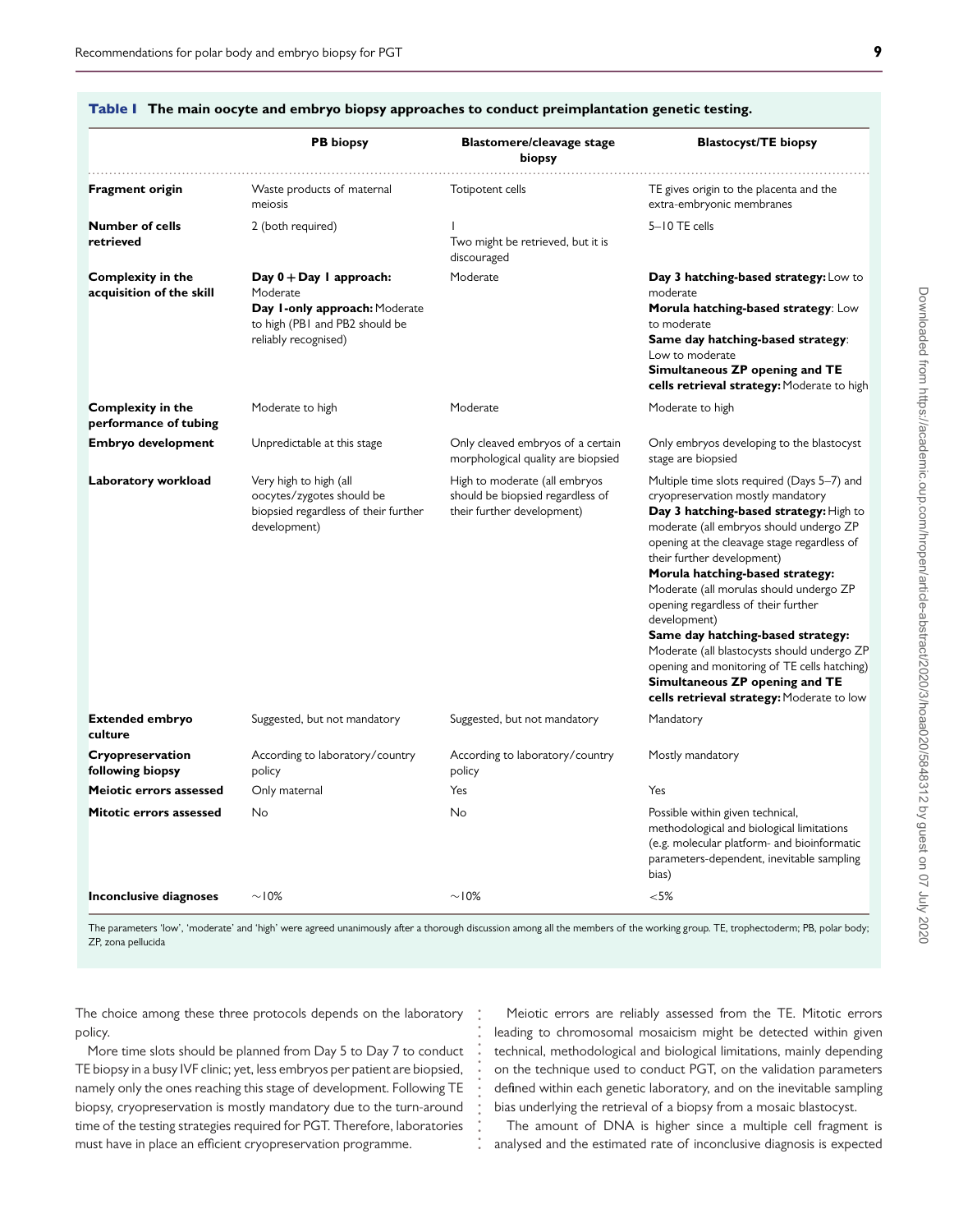to be lower than 5%. Furthermore, blastocyst biopsy allows for an efficient way to run multiple analyses for different indications from the same sample after WGA (for instance chromosomal abnormalities and pathogenic variants).

### **Sample collection**

After biopsy, cell(s) are washed and either fixed on a slide for FISH analysis (called 'spreading/fixation') or collected in small reaction tubes for amplification-based testing (called 'tubing'). Efficient transfer of biopsied cells to slides or reaction tubes is a critical step towards the success of a PGT cycle. Spreading/fixation or tubing requires careful and accurate handling of the sample to prevent exogenous DNA contamination.

With regards to spreading and fixation of samples for FISH, several [methods have been described and these are still acceptable \(Harton](#page-11-8) et al., 2011c). As genome-wide technologies have largely replaced the methods of FISH, the remainder of the current section is dedicated to tubing.

#### *Laboratory issues related to tubing*

Tubing should be carried out under stringent precautions to minimise contamination and maximise chances for amplification.

Personnel should wear protective clothing including full surgical gown (clean, not sterile and changed regularly), hair cover/hat, face mask (covering nose and mouth) and preferably shoe covers or dedicated shoes. Gloves should be worn at all times and changed frequently. These should be well-fitting (e.g. nitrile, but not vinyl, examination gloves).

The materials and reagents for tubing should be prepared in advance by the staff of the PGT centre, or by the staff of the IVF centre according to the instructions of the reference genetic laboratory.

*Labelling and witnessing.* General recommendations on labelling and [witnessing are presented in the paper on organisation of PGT \(ESHRE](#page-11-12) PGT Consortium Steering committee. *et al*., 2020).

*Quality control.* General recommendations on quality management and risk assessment are presented in the paper on organisation of PGT [\(ESHRE PGT Consortium Steering committee.](#page-11-12) *et al*., 2020).

#### *Laboratory infrastructure, equipment and materials*

*Infrastructure.* The tubing area should be in a DNA-free environment. DNA decontamination measures required for the tubing area are mostly incompatible with IVF good laboratory practices.

It is therefore advised that tubing is performed in a dedicated area or room in close proximity to the biopsy area.

*Equipment and materials.* Work surfaces, equipment, etc., should be cleaned with DNA decontamination solutions or 10% bleach prior to each use, although the use of the latter is not recommended within the embryology laboratory. It is not recommended to use 70% ethanol solution only, as it does not decontaminate DNA.

To minimise contamination, the preparation of materials and reagents, and the tubing of biopsied cells, should be performed in a dedicated laminar flow hood or dedicated clean area, which is irradiated with UV-C light for DNA decontamination prior to each use. Tubing equipment set-up further includes a microcentrifuge and a stereoscope or an inverted microscope.

- Whenever possible, all solutions or reagents should be purchased 'ready to use' and should be of 'molecular biology' grade or equivalent. All reagents (purchased and in-house) should be tested (for efficiency and contamination) and validated. All plasticware used, including filter tips, should be certified DNA-free and DNase-free.
- Batch or lot numbers should be recorded for traceability, according to the quality standards in the laboratory.
- Whenever possible, solutions or reagents should be split into small aliquots and no aliquot should be re-used for a clinical case.
- It is recommended to avoid repeated freeze-thaw cycles of reagents.
- Materials and reagents may be UV-C irradiated or autoclaved (when applicable, for example tube racks). Alternatively, reagents and solutions made in-house can be autoclaved, preferably using a PGT-dedicated autoclave or filter-sterilised followed by UV-C irradiation.

The tubing materials and reagents should be kept away from any DNA source and preferably stored in the pre-amplification area.

The following materials should be available before starting the tubing procedure:

- IVF certified dishes;
- IVF certified mineral oil;
- transfer pipettes.

#### *Training for tubing*

**. . . . . . . . . . . . . . . . . . . . . . . . . . . . . . . . . . . . . . . . . . . . . . . . . . . . . . . . . . . . . . . . . . . . . . . . . . . . . . . . . . . . . . . . . . . . . . . . . . . . . . . . . . . . . . . . . . . . . . . . . . . .**

The process of tubing requires adequate training, which is separate from the embryo biopsy training. Similar to embryo biopsy, training for tubing should be supervised by an experienced certified clinical embryologist/biopsy practitioner and/or a specialised geneticist, competent and authorised to perform clinical diagnostics according to local or national regulations (see also [Training for biopsy\)](#page-5-0). Training for tubing should evaluate amplification outcomes and ensure absence of exogenous DNA contamination.

#### *Tubing procedure*

- Prior to the biopsy procedure, dishes with numbered drops of washing buffer under mineral oil should be prepared. Alternatively, dishes with numbered drops of washing buffers should be prepared immediately before the tubing procedure without using mineral oil.
- Tubes should be clearly numbered and be readily available.
- Biopsied cells should be washed at least twice using a sterile transfer pipette before transfer into reaction tubes. Special care must be taken while washing cells from the TE, as they are usually sticky. However, care should be taken to avoid losing genetic material between consecutive washing steps.
- It is recommended that a new pipette is used for each embryo to prevent DNA carryover.
- If the single cell is lysed or part of the cell sample is lysed during washing or transfer, the pipette is possibly contaminated and has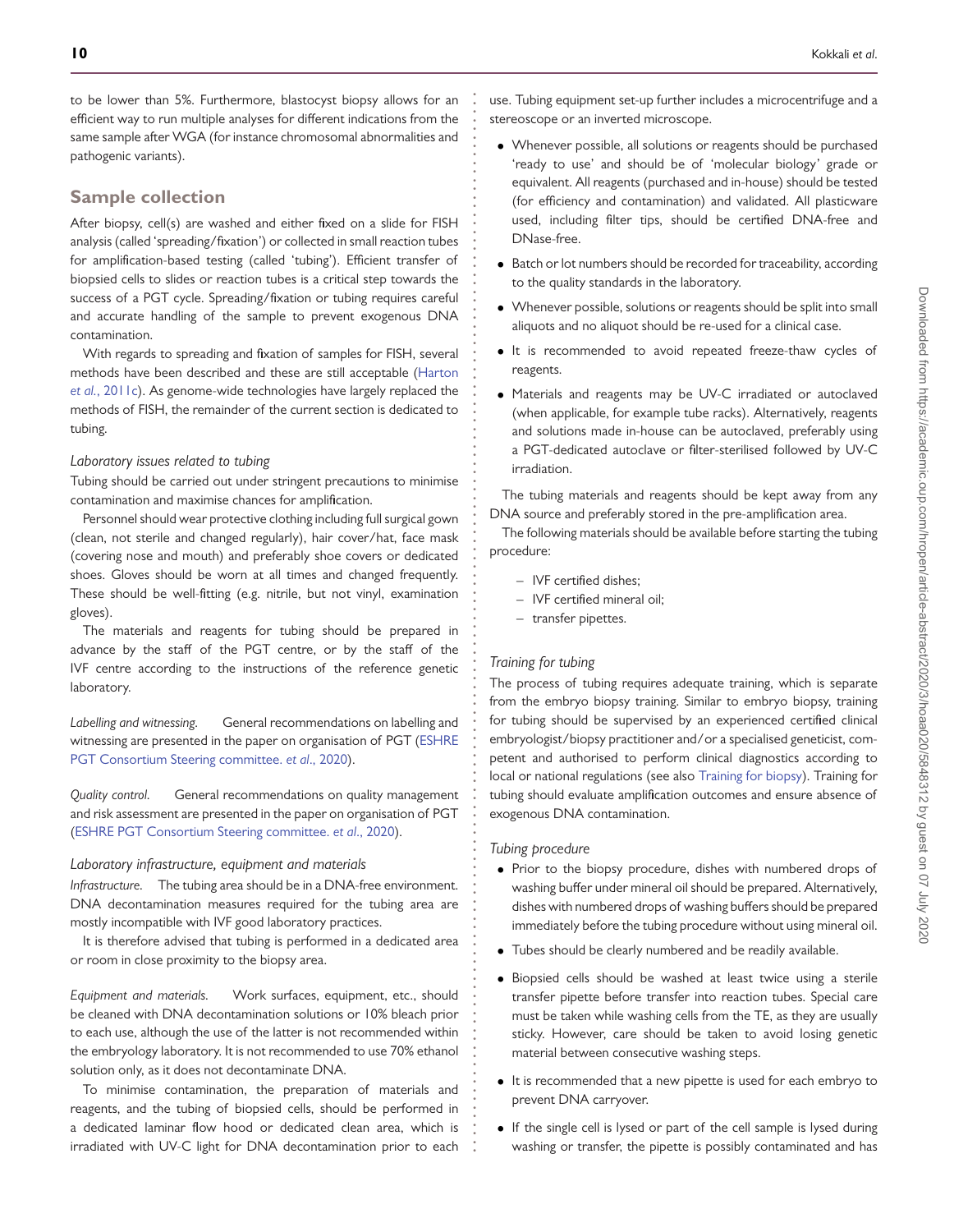to be discarded. For cleavage-stage biopsy, another blastomere should be sampled, whenever possible.

**. . . . . . . . . . . . . . . . . . . . . . . . . . . . . . . . . . . . . . . . . . . . . . . . . . . . . . . . . . . . . . . . . . . . . . . . . . . . . . . . . . . . . . . . . . . . . . . . . . . . . . . . . . . . . . . . . . . . . . . . . . . .**

- The amount of medium co-transferred with the biopsied cell(s) into the tube should be minimal (*<*1 μl). Tubes may be centrifuged in a microfuge before being stored or processed.
- It is acceptable to transfer biopsied cells to tubes with or without microscopic visualisation.
- Tubing can be performed in PBS, or directly in lysis buffer, depending on the protocol requirements of the PGT centre. Both alkaline and proteinase K/sodium dodecyl sulphate treatment are acceptable for cell lysis.
- A minimum of one negative control per buffer (sample collection buffer or washing media, depending on the protocols of the PGT centre) is recommended to control for contamination during each procedure of cell sample collection (i.e. the IVF laboratory negative control); for example, collection at two different time points for a specific cohort of embryos should yield a minimum of two negative controls of this type. As the contamination risk is substantially higher when working with single cells in comparison with a few cells, the number of negative controls should preferably be increased.

After tubing, the samples can be kept at room temperature, cooled or frozen, depending on the duration of storage, the laboratory conditions and recommendations of the genetic laboratory.

For transport of biopsied cells, the shipment can be at room temperature, cooled or frozen, in accordance with the logistic arrangements of the service-level agreement between the IVF centre and the PGT centre. The buffer containing the biopsied material within the reaction tube may be covered with mineral oil during transport. If shipment of the cells is done using dry ice (solid carbon dioxide), it is recommended that the tubes are well closed and packaged thoroughly, preferably in a suitable rack with lid, packaged in a plastic sealable bag to prevent carbon dioxide getting in contact with the sample.

## **Cryopreservation of biopsied oocytes/embryos**

There are several situations when oocytes/embryos may be frozen in cases of PGT, depending on laboratory strategy and local regulations:

- (i) prior to the biopsy (e.g. accumulation of oocytes/embryos; surplus oocytes/embryos from previous non-PGT cycles);
- (ii) after the biopsy (i.e. testing platforms often require cryopreservation as a mandatory step to give time for the genetic laboratory to analyse the samples);
- (iii) or after the biopsy and diagnosis (e.g. fresh embryos have been transferred but supernumerary tested embryos need to be stored).

At any stage along preimplantation development, cryopreservation via vitrification is recommended and the same protocol applies to biopsied and non-biopsied embryos. Biopsied embryos must be vitrified individually in a cryo-support properly labelled, and witnessing is mandatory.

Morula-stage Embryo developm  $\overline{a}$ Biopsy Day Blastocentesis Spent culture  $\overline{r}$ media  $\overline{5}$ i keg

Figure 4 **Alternative biopsy and sampling methods.**

Multiple vitrification-warming cycles may be necessary in a minority of PGT cases; however, the influence of this approach on embryo viability/implantation and clinical outcomes still needs further investigation.

<span id="page-10-0"></span>It is recommended that each centre decides its own policy regarding the cryopreservation/vitrification of PGT embryos, based on its experience and performance.

### **Alternative biopsy methods**

Morula-stage biopsy is under validation as an alternative biopsy method [\(Fig. 4\)](#page-10-0).

#### *Morula-stage biopsy*

The biopsy of morula-stage embryos on Day 4 is performed after artificial decompaction (requiring  $Ca^{2+}/Mg^{2+}$ -free medium), characterised by the loss of intercellular contacts and re-establishment of a spherical cellular shape. It is technically similar to cleavage-stage biopsy but allows procuremen of the same number of cells as blastocyst biopsy. This technique requires more evidence before broad clinical implementation.

### **Alternative sampling methods**

Cell-free DNA analysis (blastocentesis and spent culture media) is under validation as an alternative sampling method for genetic testing [\(Fig. 4\)](#page-10-0).

#### *Blastocentesis*

Blastocoel fluid contains cell-free genomic DNA, which can be collected using a minimally invasive approach. The DNA can be purified and amplified for downstream genetic testing. According to the results to date, the efficacy and accuracy of this technique are insufficient and need further elaboration before being clinically applicable.